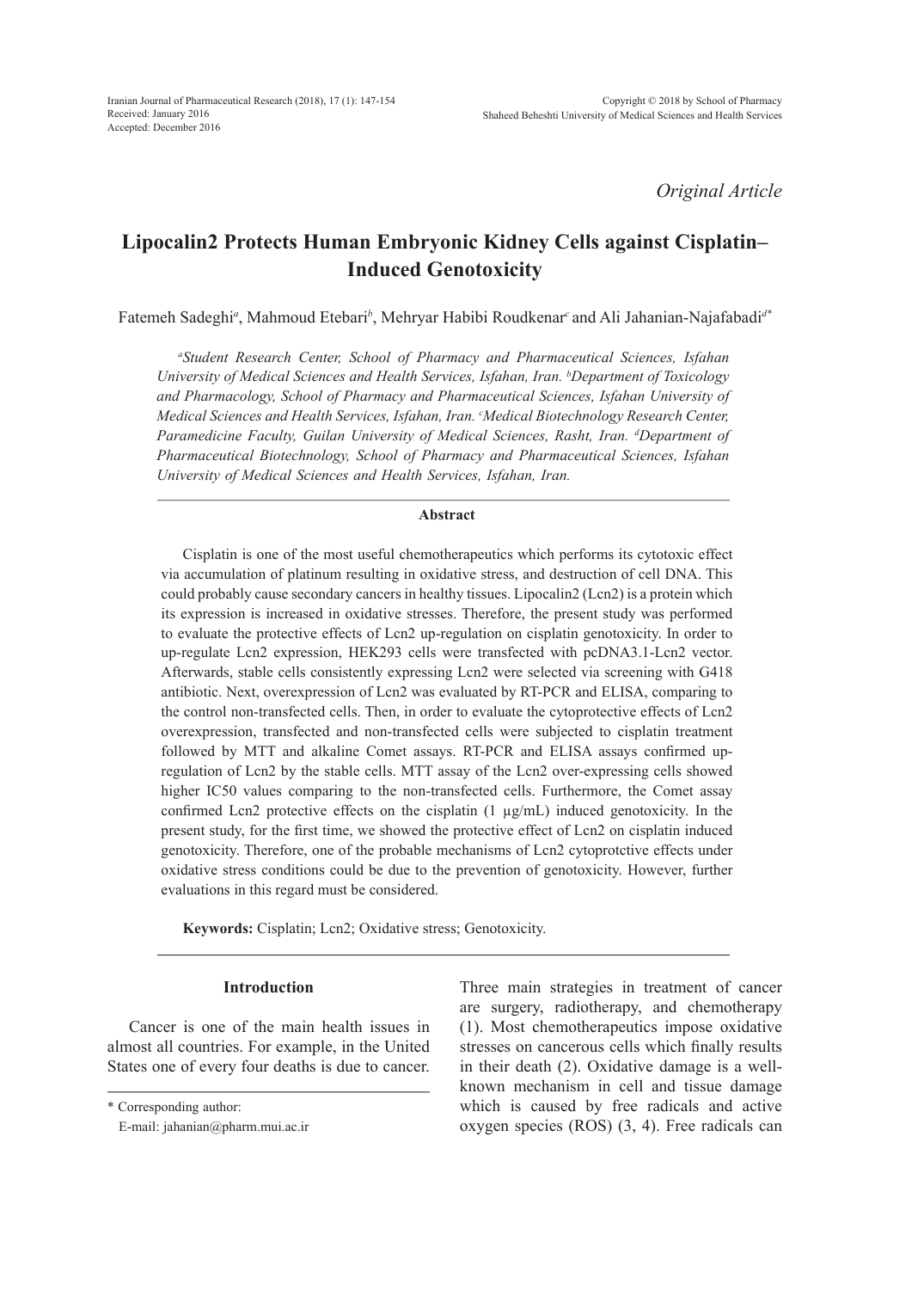pair with cell components and destroy proteins and nucleic acids. However, off target effects of chemotherapeutics, *i.e.* affecting non-cancerous cells, could result in acute and chronic side effects including malfunction of heart, nervous system, and liver. Platinum derived chemotherapeutics, headed by cisplatin, is one of the most widely used treatments for various types of cancer (5). Cisplatin,(cis-diammine-dichoro-platinum) also known as CDDP, is a synthetic, anti-tumor compound that is commonly used in treatment of malignant tumors of ovary, lungs, head and neck, and testicles (6-8). It conducts its cytotoxic effects via accumulation of platinum in cells and triggering oxidative stresses (5, 9). In addition, it binds to cellular DNA and prevents replication and mitosis. Although cisplatin is more effective on cells with high proliferation rate, specifically cancerous cells, but, it also affects cells with lower proliferation rates (5, 10). This non-specific activity would result in serious side effects including secondary cancers (11). Lipocalin2 belongs to a very large, varying family of soluble, often secreted proteins of lipocalins which are capable of performing various actions including transferring retinols and pheromones, synthesizing prostaglandins and modifying immune system responses, and plays role in cellular hemostasis (12, 13). It is known as a secreted protein in epithelial cells, macrophages, and neutrophils (14, 15). Naturally, Lcn2 is expressed at low concentrations in some human tissues including bone marrow (16), tubules of kidneys, trachea, lungs, stomach, and large intestine. Skin inflammation (17) and some types of cancer can increase the concentration of Lcn2 in the mentioned tissues (18).

Different studies showed that Lcn2 has a protective effect against toxicity caused by H2O2 and cisplatin (19, 20). In addition, protective effects of Lcn2 on ROS mediated oxidative damages following irradiation have been reported previously. Hence, it seems that Lcn2 acts as a protective protein against damages caused by chemotherapeutics induced-oxidative stress (21). Considering broad application of cisplatin in treatment of various types of cancer, and the fact that it exerts its cytotoxic effects via genotoxic activity, in the present study, we evaluated if Lcn2 overexpression has cytoprotecitve effect on a normal human cell line, and if the probable cytoprotective effect is mediated via protection of cellular genome.

#### **Experimental**

## *Cell culture*

HEK293 cell line was obtained from National Cell Bank of Iran (Pasteur Institute of Iran, Tehran, Iran). The cells were grown in RPMI-1640 medium (Gibco-BRL, Germany) containing 10% fetal bovine serum (Gibco-BRL, Germany), 100 U/mL penicillin, and 100 μg/mL streptomycin at 37 °C and in the presence of 5% CO2.

*Cell transfection and selection of stable cells*

The recombinant plasmid pcDNA3.1-Lcn2 was constructed previously (20) and used for transfection of  $3.0-3.5 \times 10^4$  HEK293 cells in well of a 24-well plate by X-tremeGENE (Roche, Germany) transfection reagent as instructed by the manufacturer and also as described elsewhere (22). Furthermore, as control, HEK293 cells were transfected whit non-recombinant pcDNA3.1 plasmid. In order to obtain cells stably expressing Lcn2, forty-eight hours post transfection, the transfected HEK293 cells were exposed to 400 (µg/mL) Geneticin (Sigma-Aldrich, Germany) for at least 3 weeks. Then, several stable colonies were picked up and transferred to wells of a 96-well plate and the cells were propagated stepwise to 6-well plates and finally to cell culture flasks. Expression of Lcn2 mRNA and protein were evaluated by RT-PCR and ELISA methods and the obtained Lcn2 over-expressing cells were designated as Lcn2- HEK293 cell line.

## *Evaluation of Lcn2 mRNA over-expression by RT-PCR*

RNA extraction and RT-PCR analysis was performed as described earlier (23). Briefly, total RNA from stable cells was isolated with RNeasy MiniPrep kit (Qiagen, Germany) according to the manufacturer's protocol. In order to eliminate possible contamination with genomic DNA, 500 ng of extracted total RNA was treated by DNAseI (Thermoscientific, USA) followed by heat inactivation, andreverse transcription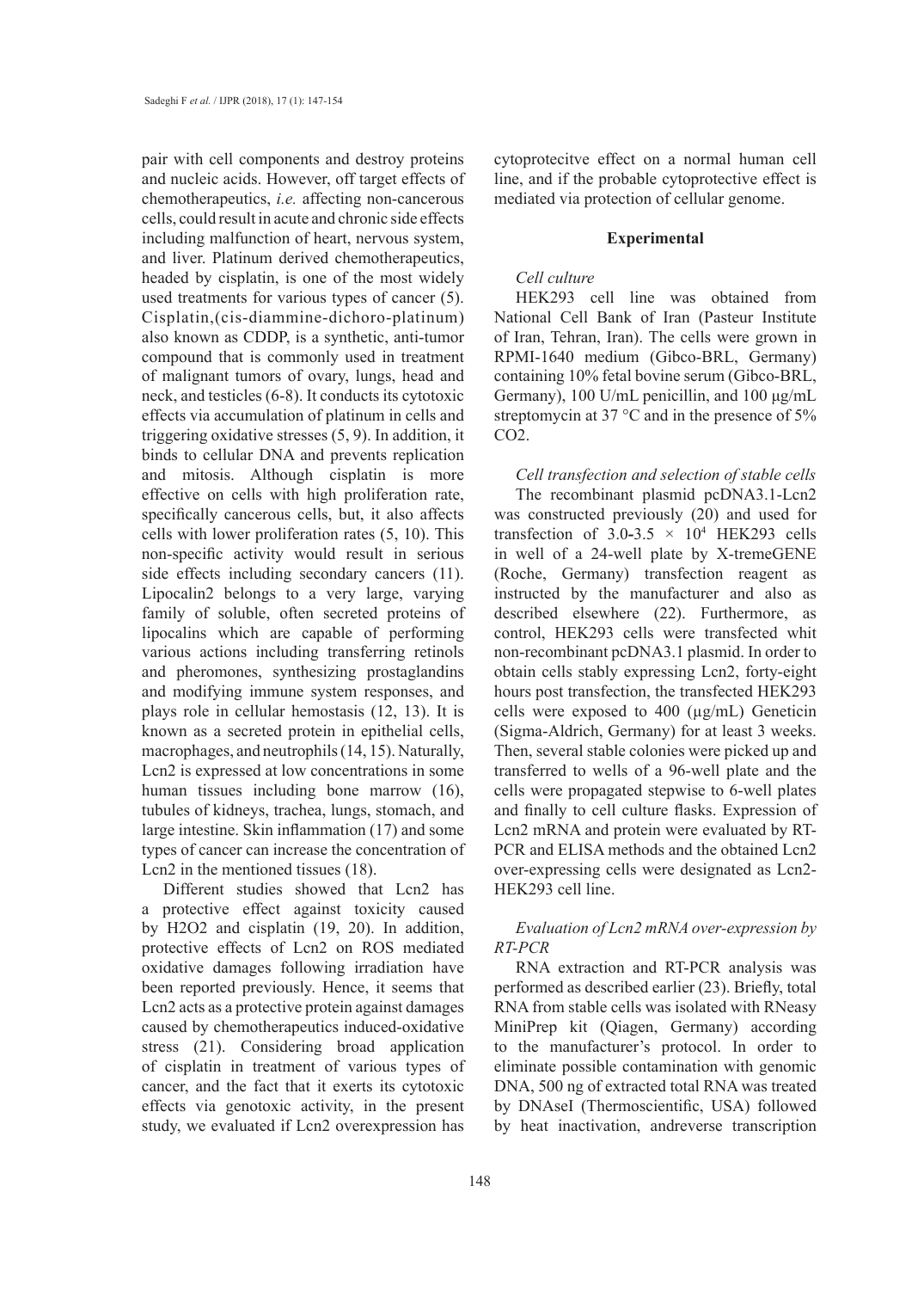**Table 1.** The sequences of primer pairs used in RT-PCR analysis of mRNA expression.

| <b>Primer Name</b> | <b>Primer sequences</b>    |  |
|--------------------|----------------------------|--|
| Len2Fr             | 5'-TCACCTCCGTCCTGTTTAGG-3' |  |
| Len2Rv             | 5'-CGAAGTCAGCTCCTTGGTTC-3' |  |
| <b>GAPDHFR</b>     | 5'-GATGGCCCCTCCGGGAAA-3'   |  |
| <b>GAPDHRV</b>     | 5'-AGGGGTCTTACTCCTTGGA-3'  |  |
|                    |                            |  |

was performed by RevertAid™ First Strand cDNA Synthesis kit (Thermoscientific, USA) according to the manufacturer's protocol. PCR was performed using Taq DNA polymerase (Cinnagen, Iran). For amplification of the Lcn2 cDNA, primer pair LCNFR and LCNRV were used (Table 1) which amplifies a fragment of about 240 bp. Amplification of GAPDH cDNA was performed using GAPDHFR and GAPDHRV primers (Table 1) and considered for normalization. The PCR condition included an initial denaturation step at 94 °C for 5 min, followed by 30 cycles of denaturation at 95 °C for 45 sec, annealing at 55 °C for 90 sec, and extension at 72 °C for 45 sec, and a final extension step at 72 °C for 5 min. Finally, the RT-PCR products were analyzed on 1% agarose gel.

## *ELISA*

Culture medium of stable HEK293 cells was 20 times diluted and used for assessment of Lcn2 protein expression using human Lipocalin2/ NGAL Quantikine ELISA Kit (R&D system, USA) according to the manufacturer's protocol and as described before (24). Briefly, 100 µL of assay diluent were added to each well of the ELISA strips. Then, 50 µL of Standard, control, or samples were added to each well, and the strips were covered with a plate sealer, and incubated at 2-8 °C for 2 h. Afterwards, the content of each well was aspirated and washed 4 times. Then, 200 µL of cold conjugate was added to each well and following sealing the strips with a new plate sealer, they were incubated at 2-8 °C for 2 h. Next, the content was aspirated and wells were washed 4 times, followed by addition of 200 µL Substrate Solution to each well. Following 30 min incubation at room temperature and in

149

a dark place, 50 µL stop solution was added to each well and the absorbance was read at 450 nm (using 540 nm as wavelength correction) (Bio-TEK, USA). Finally, the concentration of Lcn2 was determined according to the absorbance of standard samples provided by the kit.

#### *Cytotoxicity assays*

The cytotoxic effect of cisplatin, on Lcn2- HEK293 cell line was determined by MTT assay (25). To do this,  $5 \times 10^3$  cells were seeded in each well of a 96-well plate and incubated under mentioned cell culture condition for 24 h. Afterwards, different concentrations of cisplatin were added to the wells to obtain final concentrations of 0.1-10 μg/mL. After 48 h of further incubation, MTT solution (5 mg/mL) (MTT, Sigma, Germany) was added to each well at a final concentration of 0.5 mg/mL and plates were further incubated at 37 ºC in 5% CO2 atmosphere for 4 h. Finally, the medium was removed and 150 μL DMSO was added to each well to dissolve formazan crystals, and absorbance was read at 570 nm.

## *Evaluation of protective effect of Lcn2 on cisplatin using alkaline comet assay*

In order to evaluate the protective effect of Lcn2 overexpression on cisplatin genotoxicity by alkaline comet assay was performed as described before (26, 27). In this regard,  $5 \times 10$  cells were seeded per well in a 12-well plate in RPMI-1640 supplemented with 10% FBS, 100 mg/mL penicillin and 100 mg/mL streptomycin. After 24 h, the medium was replaced with RPMI-1460 containing 1 or 2 µg/mL cisplatin and the plate was incubated at 37 °C for 1 h. Then, the cells were trypsinised and used in comet assay for evaluation of DNA damage.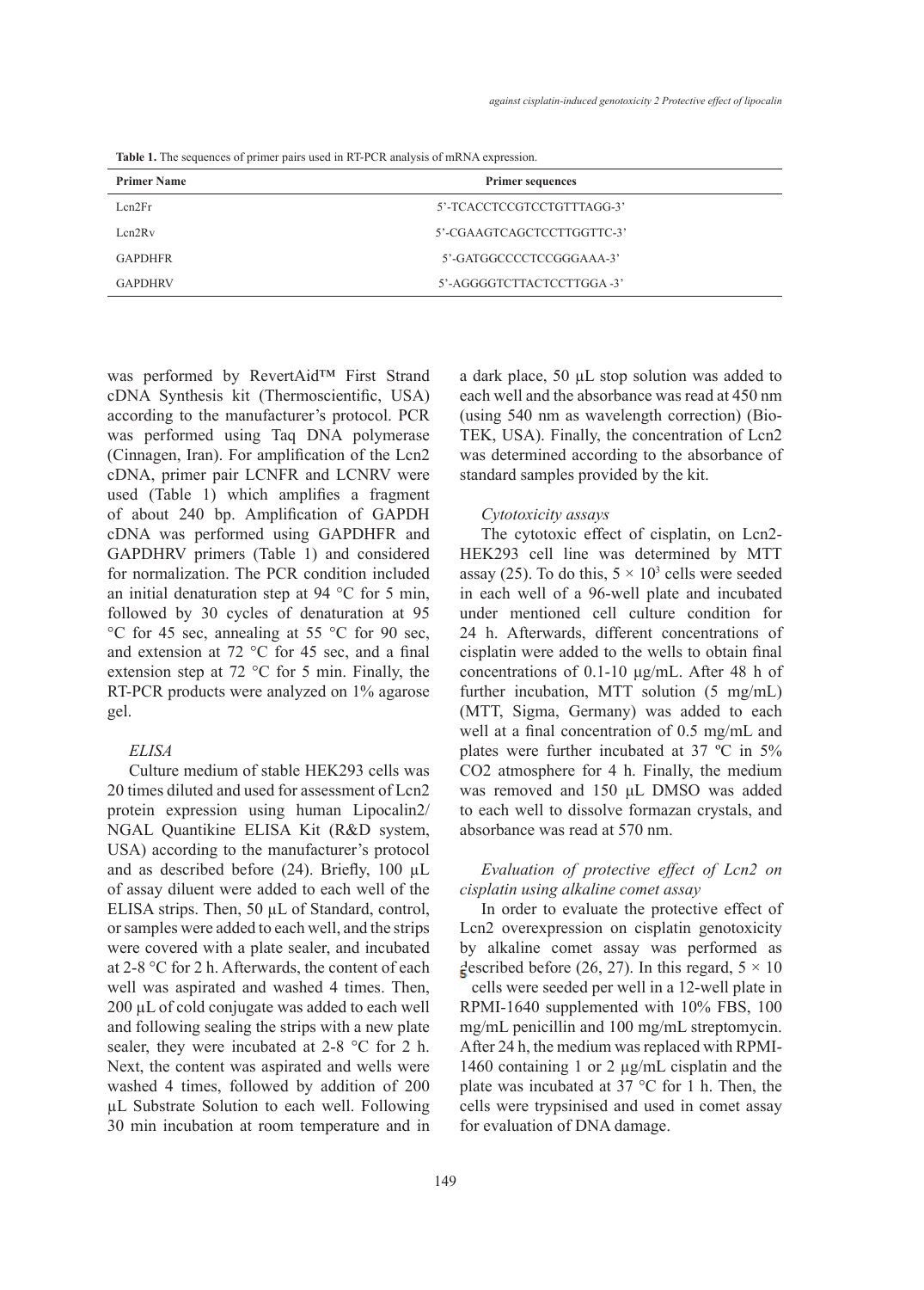

Figure 1. Evaluation of mRNA expression of Lcn2 gene in Lcn2-HEK293 cells comparing to mock-transfected HEK293 cells by RT-PCR. A 240-bp fragment indicated over-expression of Lcn2 in Lcn2-HEK293 cells (lane 3). Not any amplified band was observed in case of the mock-transfected cells confirming the very low level of Lcn2 expression in these cells (lane 1). Evaluation of GAPDH mRNA expression in mock-transfected and Lcn2-HEK293 cells was considered for normalization (lanes 2 and 4, respectively). Mw corresponds to molecular weight marker.

For comet assay, first, some slides were coated with 1% NMP (normal melting agarose) (Cinnagen, Iran) and allowed to dry for 1 day at room temperature. Then, the treated cells were mixed with 1 mL of 1% LMP (low melting agarose) (Sigma, USA) and placed on the precoated slides, covered by cover slip and kept at 4 °C for 10 min. Then, the coverslip were removed and Lysis buffer (2.5 M NaCl,100 mM EDTA, 0.2 M NaOH, 10 mMTris, 1% Triton X-100, pH 10) were added to the slides and they were kept at 4 °C for 40 min. Then, the slides were rinsed with deionized water and submerged in electrophoresis buffer (0.3 and submerged in electrophotesis surfer (8.5<br>M NaOH, 1 mM EDTA, pH > 13) for 40 min. Then, electrophoresis was performed with the same buffer at 300 mA and 25 V for 40 min. Next, the slides were removed and submerged in neutralizing buffer for 10 min.

Finally, the slides were stained with ethidium bromide (20 μg/mL, Sigma-Aldrich, USA) for 5 min and rinsed with deionized water. Then, the slides were dried on an arid surface and observed under ×400 magnification fluorescent microscope (CETI, England) with an excitation filter of 510-560 nm and a barrier filter of 590 nm and the photos of these slides were taken. For each analysis at least 100 cells were needed to be present in each captured photo. DNA damage

was measured using the comet score software and expressed as (comet length, % DNA in Tail and Tail Moment), and results were given as mean  $\pm$  SEM.

#### *Statistical analysis*

The results are expressed as mean  $\pm$  SEM of three independent experiments. Differences between groups were compared using ANOVA with Tukey Multiple Comparison Test as a posthoc test. Statistical analysis was accomplished by IBM-SPSS software v21, (IBM Analytics, USA).

#### **Results**

## *Evaluation of Lcn2 over-expression in the LCN2-HEK293 cells*

For evaluation of Lcn2 over-expression by the transfected cells, RT-PCR and ELISA were performed. In case of the RT-PCR analysis, a band of about 240 bp indicating the over-expression of Lcn2 mRNA by the Lcn2-HEK293 cells was observed (Figure 1, lane 3). However, in case of the cells transfected with non-recombinant pCDNA3.1 not any amplification was detected. In addition, amplification of GAPDH fragment was performed as a positive control and for normalization (Figure 1, lanes 2 and 4).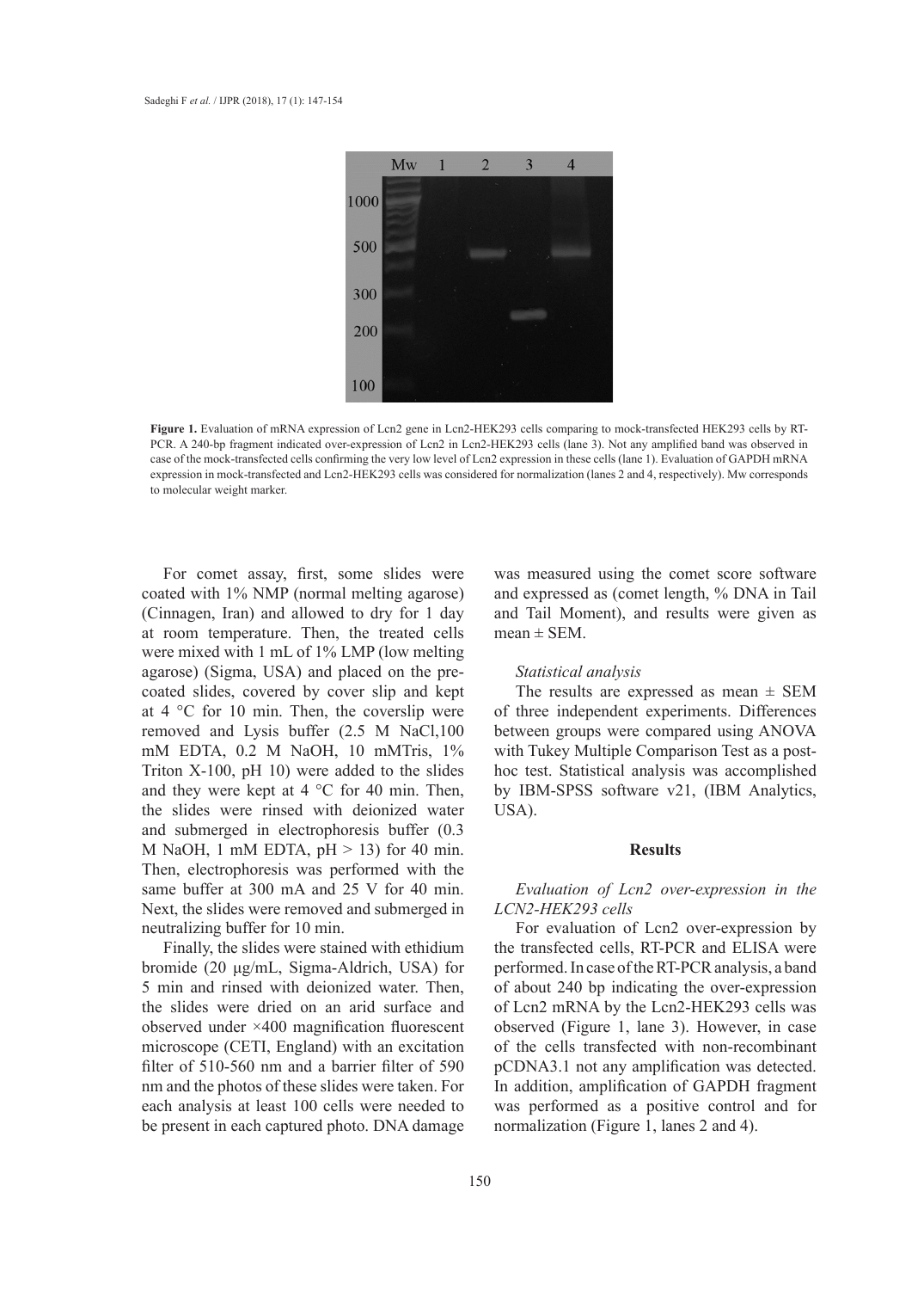

Figure 2. Evaluation of cytotoxic effect of cisplatin on Lcn2-HEK293 cells comparing to the control cells (transfected with empty pCDNA3.1 plasmid) by MTT assay (IC50 = 2 µg/mL) (Mean ± SD, \*\*: *P* < 0.01, \*\*\*: *P* < 0.001)

*Over-expression of Lcn2 decreased cisplatin toxicity*

For evaluation of cisplatin toxicity following over-expression of Lcn2, the Lcn2-HEK293 cells were exposed to different concentrations been proved that c of cisplatin including  $0.1$  to  $10 \text{ (µg/mL)}$ , which showed higher cell viability at lower micronucleus test systems (3 concentrations (0.1 and 2  $(\mu g/mL)$ ) of cisplatin comparing to the control cells transfected with the empty pCDNA3.1 plasmid. However, at cisplatin concentrations higher than 2 µg/mL not any significant difference between viability of the Lcn2-HEK293 or mock HEK293 cells was observed (Figure 2).

*Protective effect of Lcn2 over-expressionon cisplatin induced DNA damage*

The Lcn2-HEK293 cells and mock transfected HEK293 cells (as control) were treated with 1 and 2 µg/mL cisplatin for 1 h, then subjected to alkaline comet assay as described above. The results indicated lower extent of DNA lesion in the Lcn2-HEK293 cells in case of exposure to  $1 \text{ (µg/mL)}$  cisplatin. However, in case of exposure of the cells to 2 µg/mL cisplatin not any significant differences were observed (Figure 3).

## **Discussion**

Cisplatin is one of the most potent anti-tumor chemicals, so it is widely used to treat many types of cancers (28, 29). This drug conducts its

on of Lcn2 decreased cisplatin effects via accumulation of platinum in tissues followed by triggering oxidative stress (9). It is presumed that DNA is the first biological target of cisplatin (30-32). In addition, it has been proved that cisplatin and carboplatins are the first to initiate chromosome damages in micronucleus test systems (33, 34). Cell DNA  $1$  and  $2 \text{ (µg/mL)}$ ) of cisplatin is continuously under pressure with oxidative control cells transfected with stress by endogenous and exogenous sources such as metabolism, inflammation, ionizing radiations, and other various chemicals (35).

> In order to protect cells against oxidative damages of DNA, there are some DNA glycosylases in cells which identify and remove damaged bases (36, 37). However, there might be other cell protective factors which maintain genome integrity and fidelity. Lcn2 is a cytoprotective protein which its important cytoprotective roles in various damaging conditions especially under oxidative stress conditions have been reported (24, 38). Therefore, the aim of the present study was to evaluate the cytoprotective effect of Lcn2 in a normal human cell line following cisplatin treatment, and also to check if its cytoprotective effect is mediated via prevention of genotoxicity. In this regard, HEK293 cells were transfected with a plasmid containing Lcn2 expression cassette and genomic integration of the cassette was induced by antibiotic screening of the transfected cells. Afterwards, overexpression of Lcn2 comparing to non-transfected cells was confirmed by RT-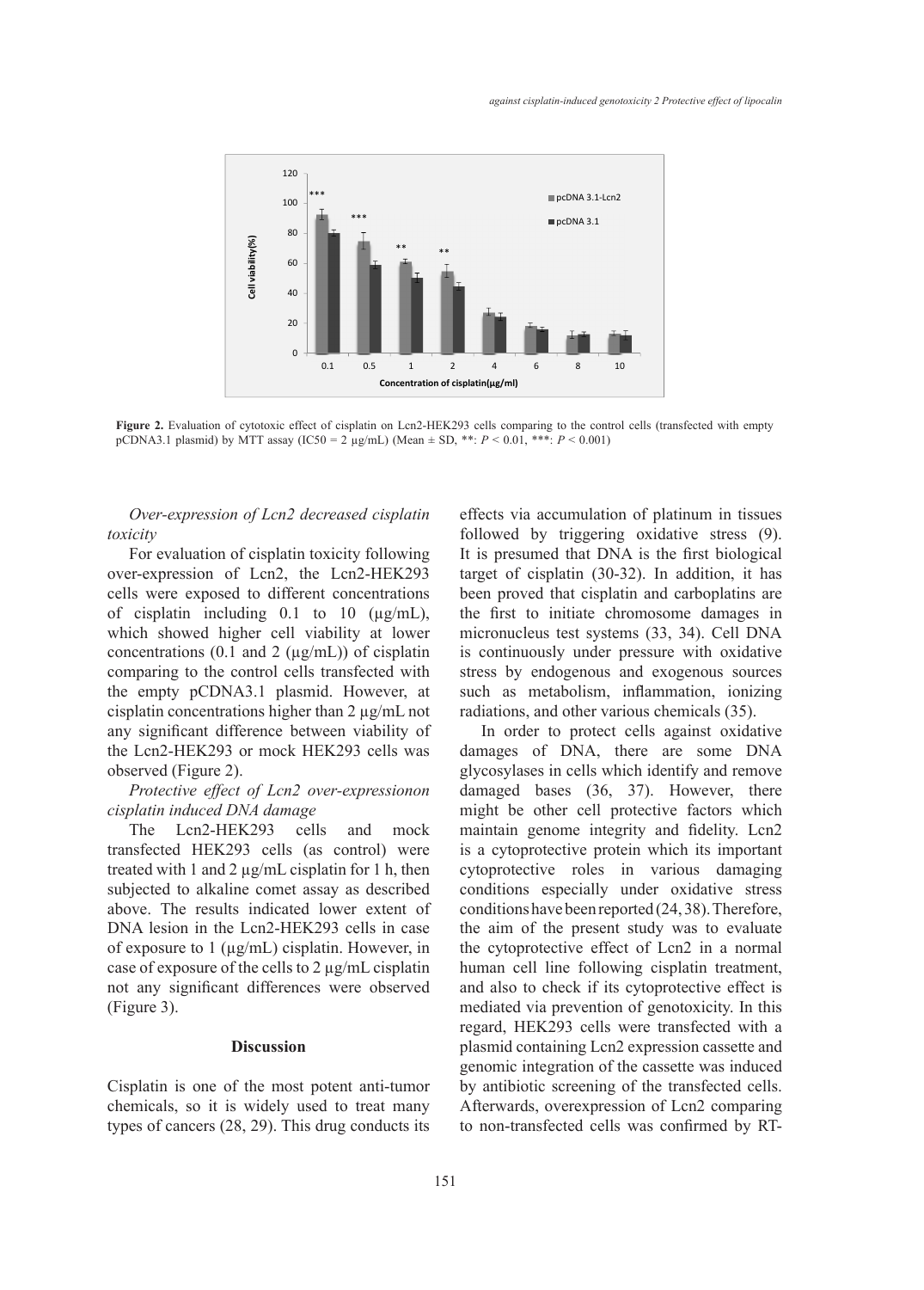

**Figure 3.** Comparison of (A) % of DNA in Tail, (B) Tail length, and (C) Tail moment with concentrations of 1 and 2 (µg/mL) of cisplatin in Len2-HEK293 cells and HEK293-V cells that indicated protective effect Len2 against genotoxicity cisplatin (Mean  $\pm$  SEM \*\*\*: P < 0.001).

PCR and ELISA techniques. Then, the cells overexpressing Lcn2 and also normal cells were exposed to various concentration of cisplatin and subjected to MTT assay searching for any cytoprotective effects. Finally, the cells were subjected to comet assay for evaluation of genoprotective effect of lipocalin following cisplatin treatment.

Many studies have reported increased Lcn2 concentration following production and accumulation of free radicals in cells which proves Lcn2 effects against ROS mediated oxidative stresses. In addition, another study showed increased Lcn2 expression due to the stress caused by severe hypoxia and ischemic heart disease (39). Researches also showed protective effect of Lcn2 against the toxicity caused by H2O2 and cisplatin on CHO cells (18, 19). Also, in the present study, we observed that up-regulation of Lcn2 expression makes HEK293 cells more resistant to cytotoxicity

152

induced by cisplatin concentration of 0.1 to 2  $\mu$ g/ mL. However, no significant difference with the control cells was observed when the cells were treated with cisplatin concentrations higher than 2 µg/mL. Having confirmed the protective effect of Lcn2 overexpression on the viability of the recombinant cells against lower concentrations of cisplatin, and considering the aforementioned results of other studies noticing that cisplatin imposes its toxicity to cells through oxidative damages to genome, and that the increase in amount of Lcn2 in oxidative stress condition has been frequently reported, we evaluated if the mechanism of the observed protection is via geno-protective effects. This was assayed by comet assay, as a simple, sensitive and standard method to measure DNA damages (40, 41). Therefore, following cisplatin treatment of the control and Lcn2 overexpressing cells with the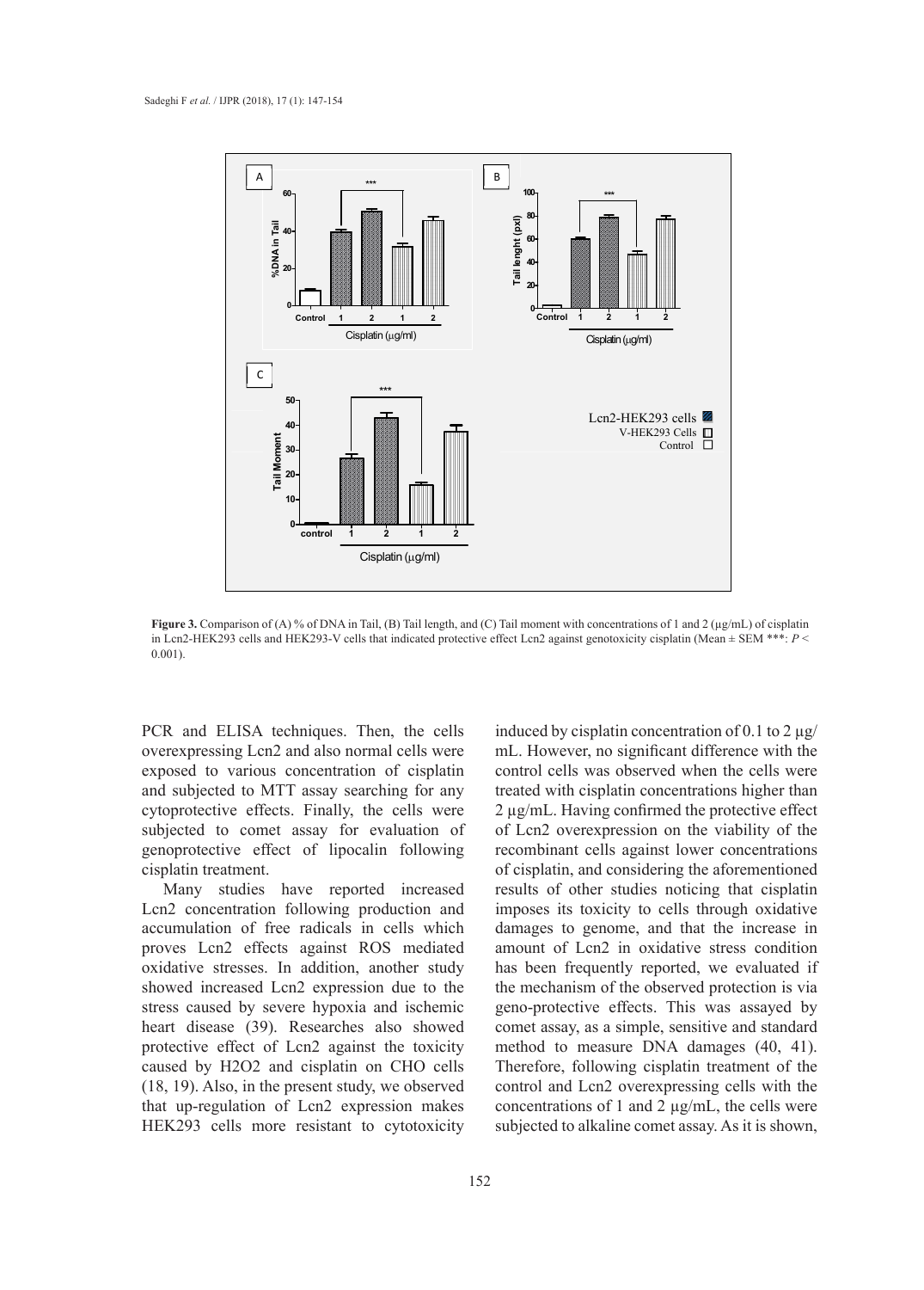there was a significant difference between the amount of tail length, % of DNA in tail, and tail moment when the Lcn2 overexpressing cells were exposed to cisplatin concentration of 1  $\mu$ g/ mL, comparing to the mock transfected cells. However, at higher cisplating concentration, *i.e.* 2 µg/mL, there was no significant difference between the three evaluated parameters comparing to the mock transfected cells. This confirmed that in addition to other mechanisms suggested for cytoprotective effects of Lcn2, genoprotectivity might be also an effective mechanism of this protein. However, since lipocalin 2 over expression was unable to protect genomic DNA against oxidative damages at cisplatin concentrations higher than 2 µg/mL, which indicates limited cytoprotective effects of this protein.

In conclusion, in the present study we showed that geno-protectivity is one of the mechanisms implicated in cytoprotective effects of Lcn2. However, additional studies to further identifying detailed mechanisms of this genoprotective effect must be performed.

## **Acknowledgment**

The authors are grateful to thanks Ms. Fatemeh Moazen for her technical assistance. This work was financially supported by Research Deputy of Isfahan University of Medical Sciences as MSc. Thesis of Fatemeh Sadeghi with Grant No. 393215.

#### **References**

- Siegel R, Naishadham D and Jemal A. Cancer statistics, (1) 2013. *CA. Cancer J. Clin.* (2013) 63: 11-30.
- Pieniążek A, Czepas J, Piasecka-Zelga J, Gwoździński (2) K and Koceva-Chyła A. Oxidative stress induced in rat liver by anticancer drugs doxorubicin, paclitaxel and docetaxel. *Adv. Med. Sci*. ( 2013) 58: 104-11.
- Papas AM. Determinants of antioxidant status in (3) humans. *Lipids* (1996) 31: S77-S82.
- (4) Hoult R. Biological consequences of oxidative stress: Implications for cardiovascular disease and carcinogenesis. *Cardiovasc. Res.* (1993) 27: 1887*.*
- (5) Rhoads JE. Cancer—Principles & practice of oncology. *Ann .Surg*. (1983) 197: 116.
- Çetin R, Devrim E, Kılıçoğlu B, Avcı A, Çandır Ö (6)and Durak İ. Cisplatin impairs antioxidant system and causes oxidation in rat kidney tissues: Possible

protective roles of natural antioxidant foods. *J. Appl. Toxicol.* (2006) 26: 42-6.

- (7) Tikoo K, Bhatt DK, Gaikwad AB, Sharma V and Kabra DG. Differential effects of tannic acid on cisplatin induced nephrotoxicity in rats. *FEBS Lett.* (2007) 581: 2027-35.
- Vijayalaxmi K and D Souza MP. Studies on the (8) genotoxic effects of anticancer drug Carboplatin in *invivo* mouse. *Int. J. Hum. Genet.* (2004) 4: 249.
- Al-Majed AA, Sayed-Ahmed MM, Al-Yahya AA, (9) Aleisa AM, Al-Rejaie SS and Al-Shabanah OA. Propionyl-L-carnitine prevents the progression of cisplatin-induced cardiomyopathy in a carnitinedepleted rat model. *Pharmacol. Res.* (2006) 53: 278- 86.
- $(10)$  Hartmann JT and Lipp HP. Toxicity of platinum compounds. *Expert Opin. Pharmacother.* (2003) 4: 889-901.
- (11) Trevor AJ, Katzung BG and Masters SB. *Basic & Clinical Pharmacology*. 11<sup>th</sup> ed. Mcgraw-Hill Medical (2009) 8: 589-952.
- $(12)$  Flower DR. Beyond the superfamily: The lipocalin receptors. *Biochim. Biophys. Acta* (2000) 1482: 327- 36.
- (13) Flower D. The lipocalin protein family: Structure and function. *Biochem. J*. (1996) 318: 1-14.
- (14) Saiga H, Nishimura J, Kuwata H, Okuyama M, Matsumoto S, Sato S, Matsumoto M, Akira S, Yoshikai Y, Honda K and Yamamoto M. Lipocalin 2-dependent inhibition of mycobacterial growth in alveolar epithelium. *J. Immunol*. (2008) 15: 8521-7.
- (15) Miharada K, Hiroyama T, Sudo K, Danjo I, Nagasawa T and Nakamura Y. Lipocalin 2-mediated growth suppression is evident in human erythroid and monocyte/macrophage lineage cells. *J. Cell. Physio.* (2008) 215: 526-37.
- $(16)$  Cowland JB and Borregaard N. Molecular characterization and pattern of tissue expression of the gene for neutrophil gelatinase-associated lipocalin from humans. *Genomics* (1997) 45: 17-23.
- (17) Zappitelli M, Washburn KK, Arikan AA, Loftis L, Ma Q, Devarajan P, Parikh CR and Goldstein SL. Urine neutrophil gelatinase-associated lipocalin is an early marker of acute kidney injury in critically ill children: A prospective cohort study. *Crit. Care* (2007) 11: R84.
- (18) Kalousek I, Röselová P and Otevrelova P. [NGAL--neutrophil gelatinase associated lipocalin in biochemistry, physiology and clinical praxis]. *Cas. Lek. Cesk.* (2005) 145: 373-6.
- (19) Ghasemipour Z, Halabian R, Yaghmai P, Gharehbaghian A, Oodi A, Massrori N, Amirizadeh N and Shokrgozar MA. Lipocalin 2 acts as a cytoprotective factor against cisplatin toxicity, an *in-vitro* study. *DARU* (2008) 16: 106-11.
- (20) Roudkenar MH, Halabian R, Ghasemipour Z, Roushandeh AM, Rouhbakhsh M, Nekogoftar M, Kuwahara Y, Fukumoto M and Shokrgozar MA. Neutrophil gelatinase-associated lipocalin acts as a protective factor against H<sub>2</sub>O<sub>2</sub> toxicity. Arch. Med. Res.